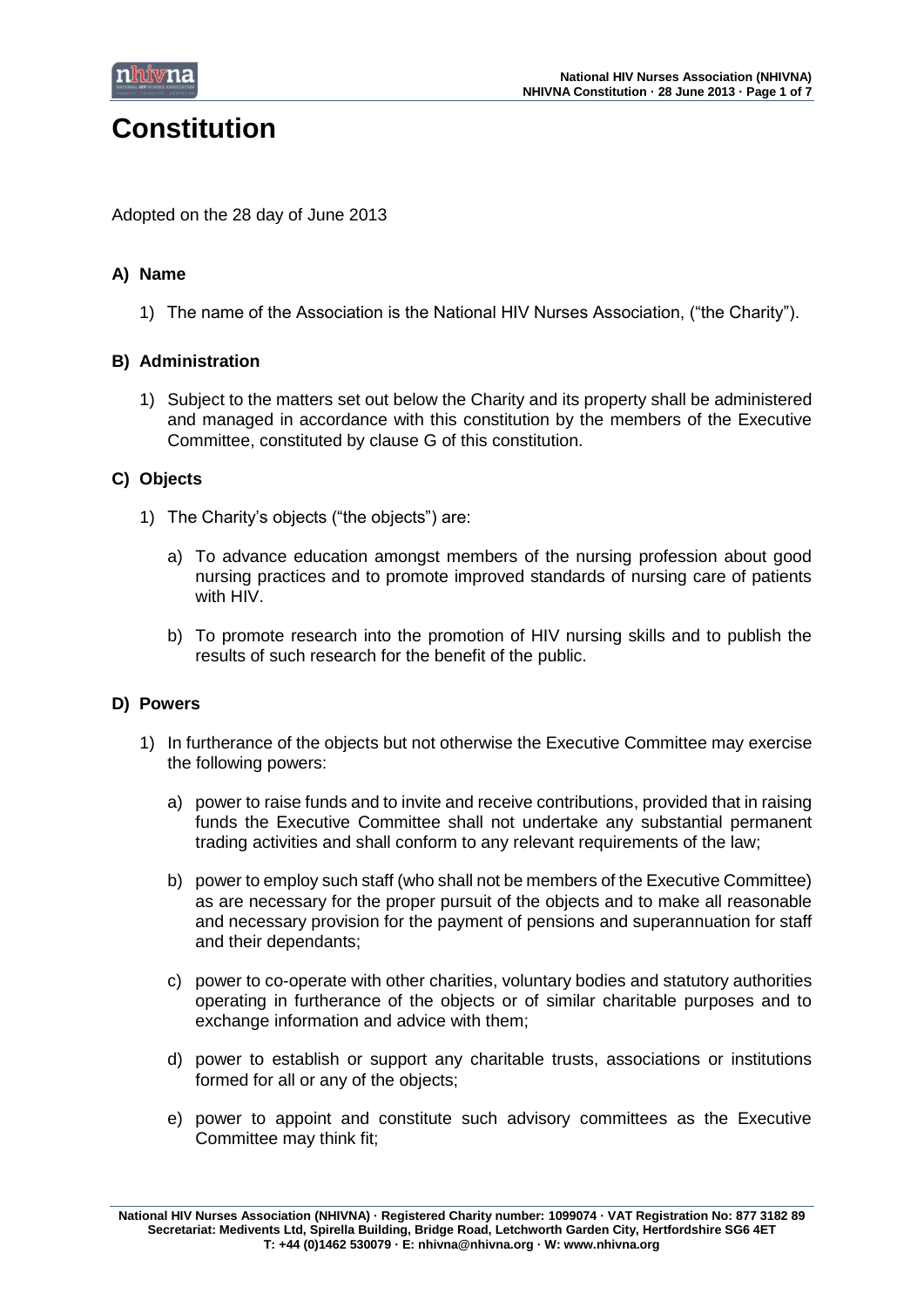

- f) power to do all such other lawful things as are necessary for the achievement of the objects; and
- g) power to make, alter, add to or repeal byelaws for the conduct of its business.

# **E) Membership**

- 1) Membership of the Charity shall be open to any person over the age of 18 years interested in furthering the objects and who has paid the annual subscription laid down from time to time by the Executive Committee.
- 2) Every member shall have one vote.
- 3) The Executive Committee may by unanimous vote and for good reason terminate the membership of any individual, provided that the individual concerned shall have the right to be heard by the Executive Committee, accompanied by a friend, before a final decision is made.

# **F) The Executive Committee**

- 1) NHIVNA will be governed by an Executive Committee, which shall regulate the business of NHIVNA, including annual subscription and the direction and management of its funds.
- 2) All members of the Executive Committee will be deemed to be 'Trustees' of the Association.
- 3) The Executive Committee shall consist of up to fourteen members to cover a variety of experience in HIV care including the Honorary Officers specified in the clause G and the community representative as in Clause F (7).
- 4) Members of the Charity shall elect the members of the Executive Committee.
- 5) All elected members of the Executive Committee shall retire from office at the end of the third Annual General Meeting following the date on which they came into office but they may be re-elected or re-appointed.
- 6) The Executive Committee may, from time to time, appoint co-opted members to the Executive Committee being members of NHIVNA – but so that there will never be more than two such co-opted members at any one time – and any co-opted member must retire at the next Annual General Meeting – but will be eligible to stand for election by the members of NHIVNA, or co-opted by the Executive Committee for a further term of one year; for a maximum of two consecutive years;
- 7) The community representative shall be appointed by the UK Community Advisory Board and shall retire from office at the end of the third Annual General Meeting following the date on which they came into office and they may be re-elected or reappointed; but may not be elected as an office holder.
- 8) The proceedings of the Executive Committee shall not be invalidated by any vacancy among their number or by any failure to appoint or any defect in the appointment or qualification of a member.

**National HIV Nurses Association (NHIVNA) · Registered Charity number: 1099074 · VAT Registration No: 877 3182 89 Secretariat: Medivents Ltd, Spirella Building, Bridge Road, Letchworth Garden City, Hertfordshire SG6 4ET T: +44 (0)1462 530079 · E: nhivna@nhivna.org · W: www.nhivna.org**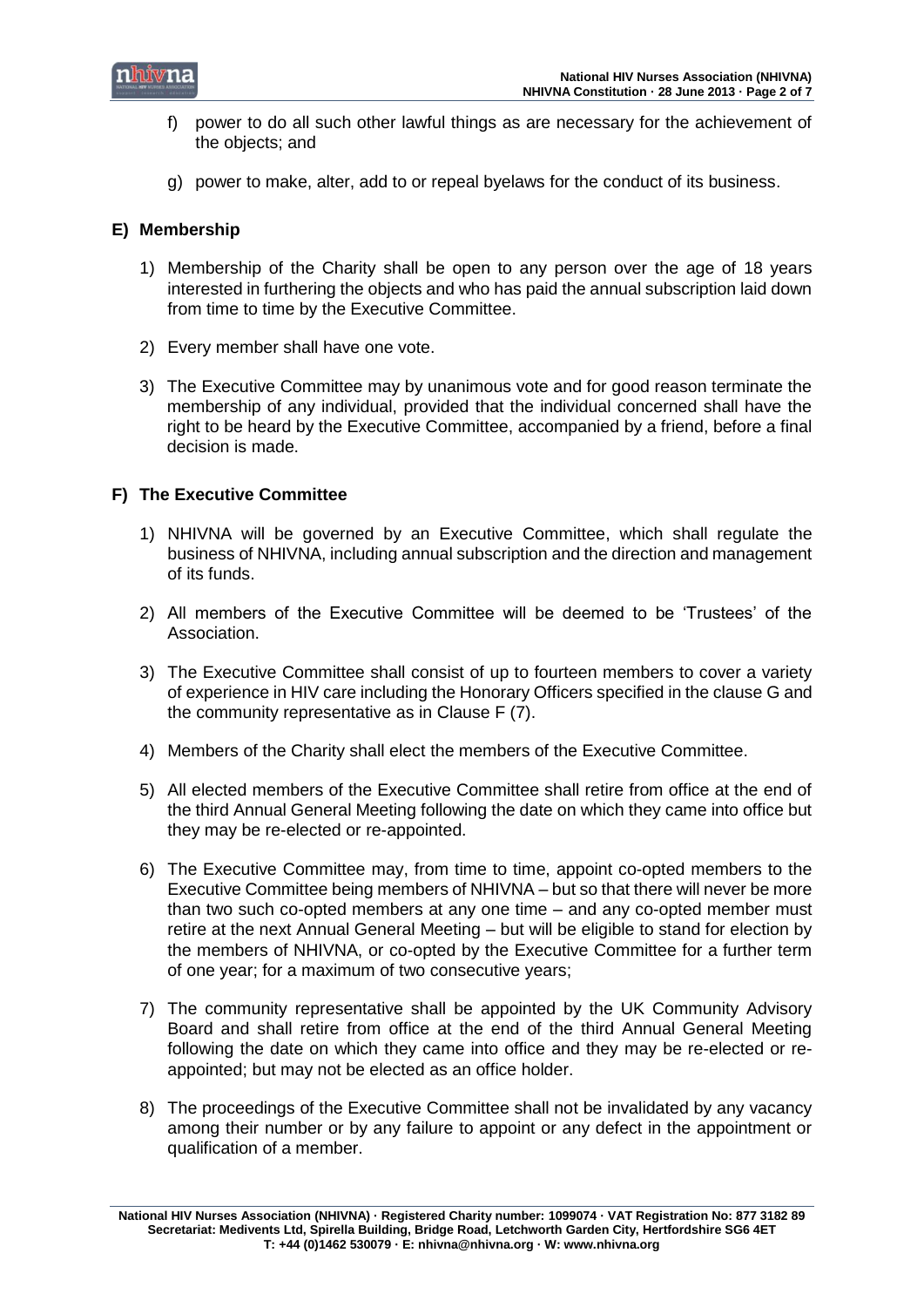

- 9) Nobody shall be appointed as a member of the Executive Committee who is aged under 18 or who would if appointed be disqualified under the provisions of clause H.
- 10) No person shall be entitled to act as a member of the Executive Committee whether on a first or on any subsequent entry into office until after signing the Trustee Declaration and a declaration of acceptance and of willingness to act in the trusts of the Charity.

# **G) Honorary Officers**

1) Following nominations, an election will take place among the members of the Executive Committee, whose members shall elect from amongst themselves in a secret ballot a chair, an Honorary Secretary and an Honorary Treasurer, who shall hold office from the Annual General Meeting, to serve for three years (see Byelaws).

# **H) Determination of membership of the Executive Committee**

- 1) A member of the Executive Committee shall cease to hold office if he or she:
	- a) is disqualified from acting as a member of the Executive Committee by virtue of section 72 of the Charities Act 1993 (or any statutory re-enactment or modification of that provision);
	- b) becomes incapable by reason of mental disorder, illness or injury of managing and administering his or her own affairs;
	- c) is absent without the permission of the Executive Committee from three (3) consecutive meetings and the Executive Committee resolve that his or her office be vacated; or
	- d) notifies to the Executive Committee a wish to resign (but only if at least three members of the Executive Committee will remain in office when the notice of resignation is to take effect).

#### **I) Executive Committee members' conflict of interest**

- 1) No member of the Executive Committee shall acquire any interest in property belonging to the Charity (otherwise than as a trustee for the Charity)
- 2) Members of the Executive Committee may receive remuneration or be interested (otherwise than as a member of the Executive Committee) in contracts entered into by the Executive Committee where this would be in the best interest of the Association and where at least 75% of the members of the Executive Committee are in agreement to proceed with such an arrangement.

#### **J) Meetings and proceedings of the Executive Committee**

1) The Executive Committee shall hold at least four ordinary meetings each year. A special meeting may be called at any time by the chairman or by any two members of the Executive Committee upon not less than 4 days' notice being given to the other members of the Executive Committee of the matters to be discussed but if the matters

**National HIV Nurses Association (NHIVNA) · Registered Charity number: 1099074 · VAT Registration No: 877 3182 89 Secretariat: Medivents Ltd, Spirella Building, Bridge Road, Letchworth Garden City, Hertfordshire SG6 4ET T: +44 (0)1462 530079 · E: nhivna@nhivna.org · W: www.nhivna.org**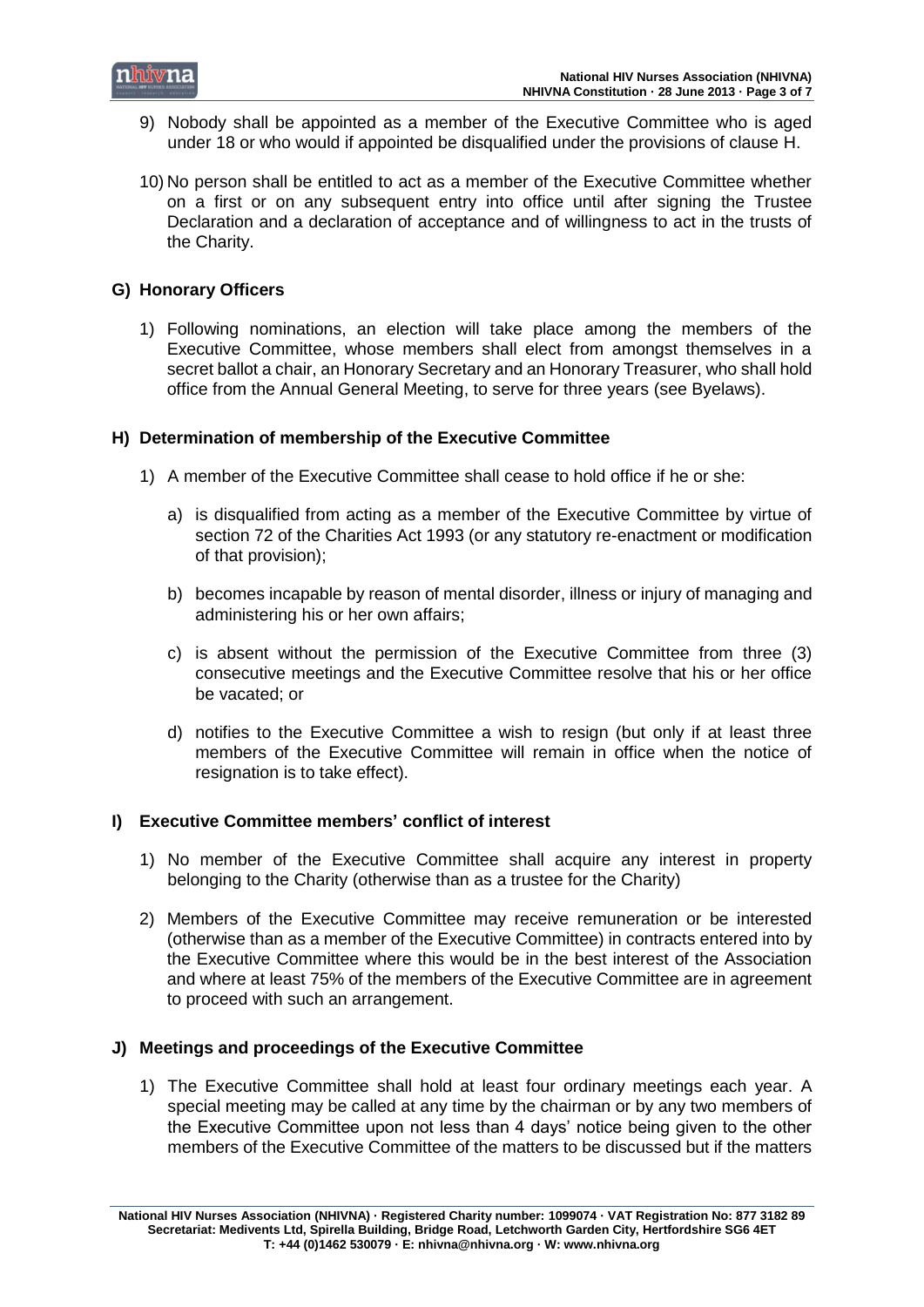

include an appointment of a co-opted member then not less than 21 days' notice must be given.

- 2) The chairman shall act as chairman at meetings of the Executive Committee. The chairman shall appoint another Officer to act as chair in his or her absence.
- 3) There shall be a quorum when at least one half, plus one, of the number of members of the Executive Committee, one of which should be an Honorary Officer, are present at a meeting.
- 4) Every matter shall be determined by a majority of votes of the members of the Executive Committee present and voting on the question but in the case of equality of votes the chairman of the meeting shall have a second or casting vote.
- 5) The Executive Committee shall keep minutes of the proceedings of meetings of the Executive Committee and any Subcommittee, Steering Group or Working Group and the Chair of the Executive Committee, Subcommittee, Steering Group or Working Group will approve the minutes of said Committee, Subcommittee or Working Group meetings.
- 6) The Executive Committee may from time to time make and alter rules for the conduct of their business, the summoning and conduct of their meetings and the custody of documents. No rule may be made which is inconsistent with this constitution.
- 7) The Executive Committee may appoint one or more Subcommittees, Steering Groups or Working Groups consisting of three or more members of the Executive Committee, one of which should be an Honorary Officer, for the purpose of making any inquiry or supervising or performing any function or duty which in the opinion of the Executive Committee would be more conveniently undertaken or carried out by a Subcommittee, Steering Group or Working Group shall be fully and promptly reported to the Executive Committee. There shall be a quorum when at least one half, plus one, of the number of members of the Executive Committee, one of which should be an Honorary Officer, are present at a meeting.

# **K) Receipts and expenditure**

- 1) The funds of the Charity, including all donations, contributions and bequests, shall be paid into an account operated on behalf of the Executive Committee in the name of the Charity at such bank as the Executive Committee shall from time to time decide. All cheques drawn up on the account must be signed by an authorised signatory of the account on behalf of the Executive Committee.
- 2) The funds belonging to the Charity shall be applied only in furthering the objects.

# **L) Property**

- 1) Subject to the provisions of sub-clause (2) of this clause, the Executive Committee shall cause the title to:
	- a) all land held by or in trust for the charity which is not vested in the Official Custodian for Charities; and
	- b) all investments held by or on behalf of the charity;

**National HIV Nurses Association (NHIVNA) · Registered Charity number: 1099074 · VAT Registration No: 877 3182 89 Secretariat: Medivents Ltd, Spirella Building, Bridge Road, Letchworth Garden City, Hertfordshire SG6 4ET T: +44 (0)1462 530079 · E: nhivna@nhivna.org · W: www.nhivna.org**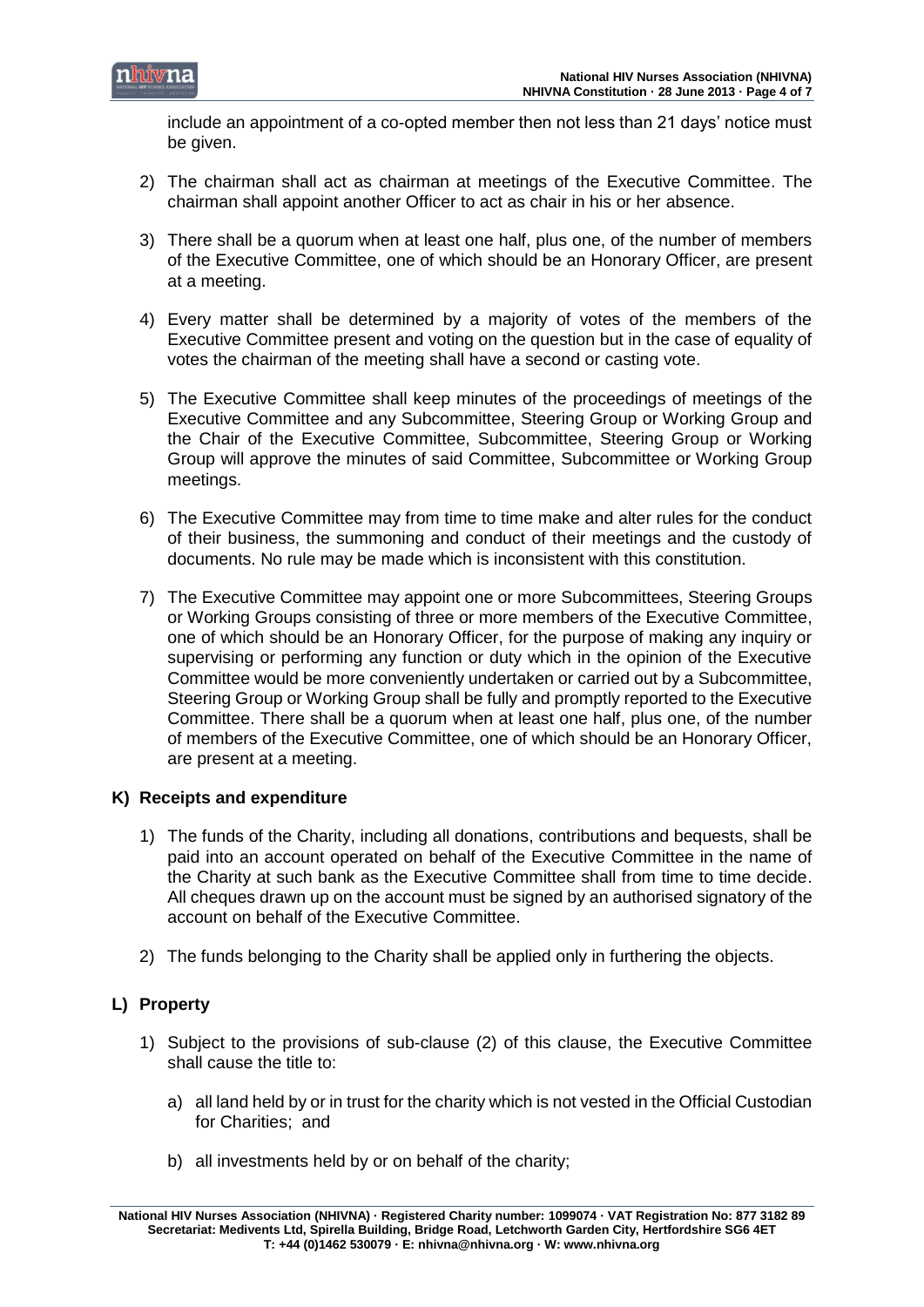

- c) to be vested either in a corporation entitled to act as custodian trustee or in not less than three individuals appointed by them as holding trustees. Holding trustees may be removed by the Executive Committee at their pleasure and shall act in accordance with the lawful directions of the Executive Committee. Provided they act only in accordance with the lawful directions of the Executive Committee, the holding trustees shall not be liable for the acts and defaults of its members.
- 2) If a corporation entitled to act as custodian trustee has not been appointed to hold the property of the charity, the Executive Committee may permit any investments held by or in trust for the charity to be held in the name of a clearing bank, trust corporation or any stockbroking company which is a member of the International Stock Exchange (or any subsidiary of any such stockbroking company) as nominee for the Executive Committee, and may pay such a nominee reasonable and proper remuneration for acting as such.

# **M) Accounts**

- 1) The Executive Committee shall comply with their obligations under the Charities Act 1993 (or any statutory re-enactment or modification of that Act) with regard to:
	- a) the keeping of accounting records for the Charity;
	- b) the preparation of annual statements of account for the Charity;
	- c) the auditing or independent examination of the statements of account of the Charity; and
	- d) the transmission of the statements of account of the Charity to the Commission.

# **N) Annual Report**

1) The Executive Committee shall comply with their obligations under the Charities Act 1993 (or any statutory re-enactment or modification of that Act) with regard to the preparation of an annual report and its transmission to the Commission.

# **O) Annual Return**

1) The Executive Committee shall comply with their obligations under the Charities Act 1993 (or any statutory re-enactment or modification of that Act) with regard to the preparation of an annual return and its transmission to the Commission.

# **P) Annual General Meeting**

- 1) There shall be an Annual General Meeting of the Charity, which shall be held each year as determined to be practicable by the Trustees of the Charity.
- 2) Every Annual General Meeting shall be called by the Executive Committee. The Honorary Secretary shall give at least 21 days' notice of the Annual General Meeting to all the members of the Charity. All the members of the Charity shall be entitled to attend and vote at the meeting.
- 3) Before any other business is transacted at the first Annual General Meeting the persons present shall appoint a chairman of the meeting. The chairman shall be the

**National HIV Nurses Association (NHIVNA) · Registered Charity number: 1099074 · VAT Registration No: 877 3182 89 Secretariat: Medivents Ltd, Spirella Building, Bridge Road, Letchworth Garden City, Hertfordshire SG6 4ET T: +44 (0)1462 530079 · E: nhivna@nhivna.org · W: www.nhivna.org**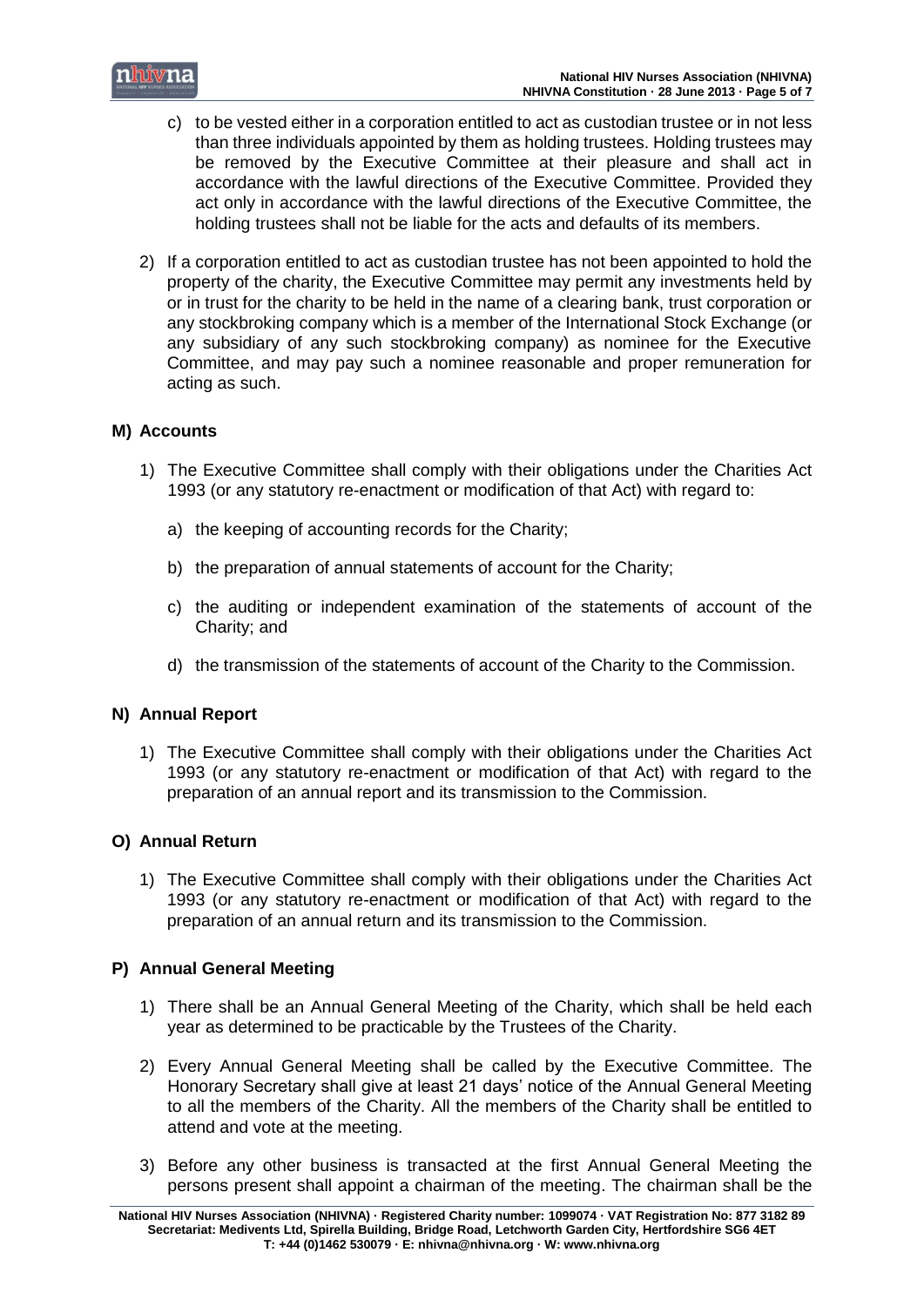

chairman of subsequent Annual General Meetings, but if he or she is not present, before any other business is transacted, the persons present shall appoint a chairman of the meeting.

4) The Executive Committee shall present to each Annual General Meeting the report and accounts of the Charity for the preceding year.

# **Q) Special General Meetings**

1) The Executive Committee may call a special general meeting of the Charity at any time. If at least 10 per cent of members request such a meeting in writing stating the business to be considered the secretary shall call such a meeting. At least 21 days' notice must be given. The notice must state the business to be discussed.

# **R) Procedure at General Meetings**

- 1) The Honorary Secretary or other person specially appointed by the Executive Committee shall keep a full record of proceedings at every general meeting of the Charity.
- 2) There shall be a quorum when at least one tenth of the number of members of the Charity for the time being or ten members of the Charity, whichever is the greater, are present at any general meeting.

# **S) Notices**

1) Any notice required to be served on any member of the Charity shall be in writing and shall be served by the Honorary Secretary or the Executive Committee on any member either personally or by sending it through the post in a prepaid letter addressed to such member at his or her last known address in the United Kingdom, and any letter so sent shall be deemed to have been received within 10 days of posting.

# **T) Alterations to the Constitution**

- 1) Subject to the following provisions of this clause, the Constitution may be altered by a resolution passed by not less than two thirds of the members present and voting at a general meeting. The notice of the general meeting must include notice of the resolution, setting out the terms of the alteration proposed.
- 2) No amendment may be made to clause A, clause C, clause I, clause U or this clause without the prior consent in writing of the Commissioners.
- 3) No amendment may be made which would have the effect of making the Charity cease to be a charity at law.
- 4) The Executive Committee should promptly send to the Commission a copy of any amendment made under this clause.

# **U) Dissolution**

1) If the Executive Committee decides that it is necessary or advisable to dissolve the Charity it shall call a meeting of all members of the Charity, of which not less than 21 days' notice (stating the terms of the resolution to be proposed) shall be given. If the

**National HIV Nurses Association (NHIVNA) · Registered Charity number: 1099074 · VAT Registration No: 877 3182 89 Secretariat: Medivents Ltd, Spirella Building, Bridge Road, Letchworth Garden City, Hertfordshire SG6 4ET T: +44 (0)1462 530079 · E: nhivna@nhivna.org · W: www.nhivna.org**